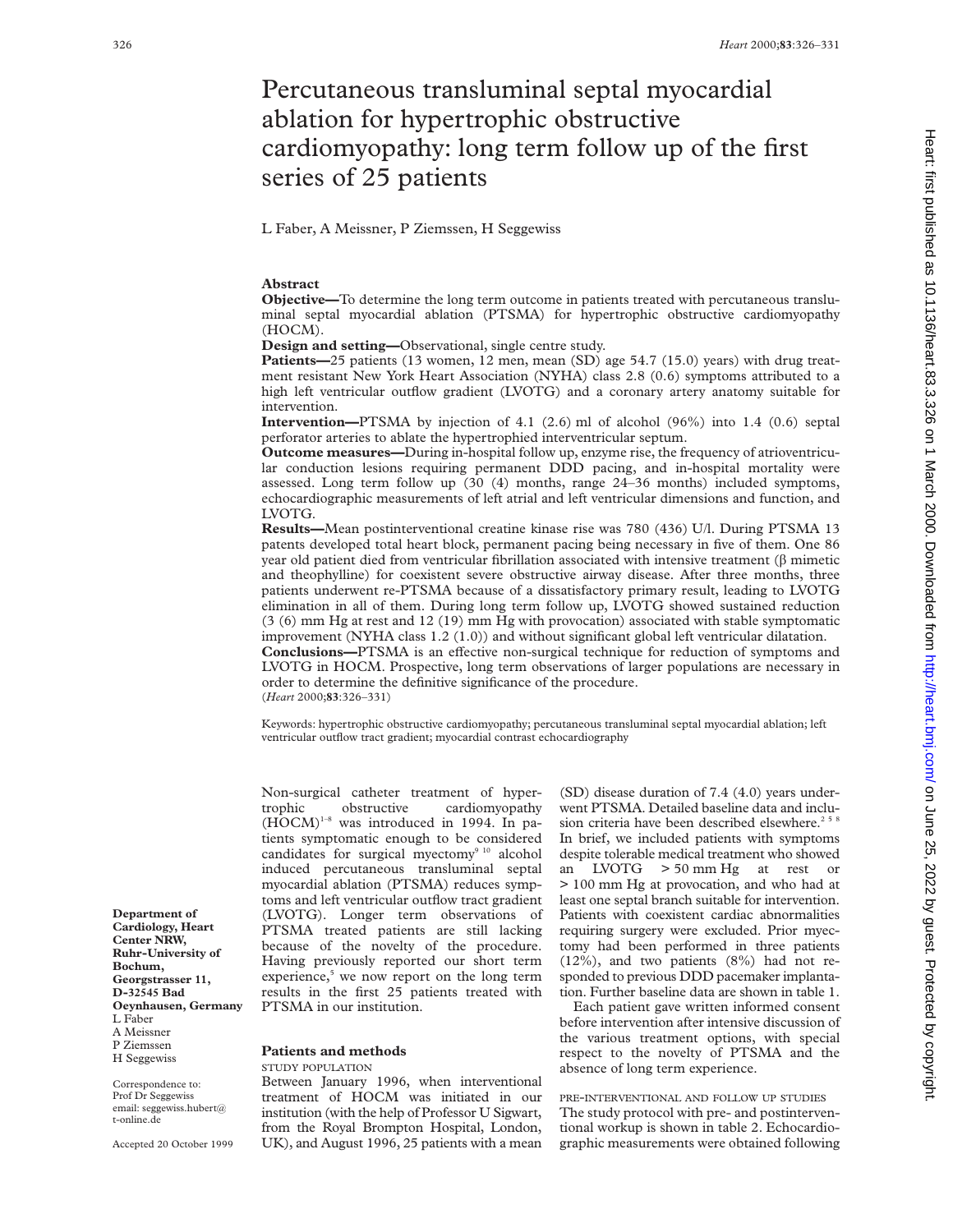*Table 1 Clinical baseline data in 25 patients with HOCM*

|                                                      | n(%)    |
|------------------------------------------------------|---------|
| Women                                                | 13 (52) |
| Family history of HOCM or sudden cardiac death       | 10(40)  |
| Complications of HOCM                                |         |
| History of syncopal attacks                          | 11 (44) |
| History of acute left heart failure/pulmonary oedema | 6(24)   |
| Documented supraventricular tachyarrhythmia          | 10(40)  |
| Comorbidity                                          |         |
| Pulmonary (COPD, restrictive abnormalities)          | 3(12)   |
| Systemic arterial hypertension                       | 5(20)   |
| Treatment before PTSMA                               |         |
| $\beta$ Blocker                                      | 7(28)   |
| Verapamil                                            | 17 (68) |
| Prior DDD pacemaker implantation                     | 2(8)    |
| Prior surgical myectomy                              | 3(12)   |

COPD, chronic obstructive pulmonary disease.

the American Society of Echocardiography guidelines.<sup>11</sup> LVOTGs were assessed by continuous wave Doppler echocardiography at rest and with a Valsalva manoeuvre. Mitral regurgitation and systolic anterior movement (SAM) of the mitral valve apparatus were graded semiquantitatively— that is, from  $0 =$  absent to  $3 =$  severe/with complete septal apposition.<sup>12</sup> Symptom limited bicycle exercise tests in upright position were performed in patients with New York Heart Association (NYHA) functional class < IV and resting LVOTG < 100 mm Hg, starting with 25 W and increasing by 25 W every two minutes.

# INTERVENTION

These first 25 patients underwent PTSMA as previously described by Sigwart and our own group<sup>125</sup> with measurement of the left ventricular inflow tract pressure by a Brockenbrough catheter introduced transseptally. Aortic pressure was monitored by the percutaneous transluminal coronary angiography (PTCA) guiding catheter after exclusion of an aortic valve gradient. The LVOTG was assessed at rest and after a premature ventricular beat. All patients received a 4 F transfemoral pacemaker lead introduced into the right ventricular apical region, and 10 000 IU heparin intravenously as antithrombotic prophylaxis.

The presumed target vessel was then selectively intubated with a 0.014 inch guidewire via a 7F or 8F PTCA guiding catheter (fig 1). A short, slightly oversized over the wire balloon (2.0–2.5 mm) was introduced and inflated, and the distal vessel bed contrasted. After exclusion of dye reflux into the left anterior descending coronary artery, and provided probatory vessel closure by the inflated balloon had resulted in significant LVOTG reduction,

# *Table 2 Study protocol*

| Before PTSMA              | After PTSMA       | 3 months after PTSMA      | 12 months after PTSMA<br>and yearly thereafter |
|---------------------------|-------------------|---------------------------|------------------------------------------------|
| History                   | History           | History                   | History                                        |
| Clinical status           | Clinical status   | Clinical status           | Clinical status                                |
| <b>ECG</b>                | ECG.              | <b>ECG</b>                | <b>ECG</b>                                     |
| Lung function test        | Enzyme monitoring |                           |                                                |
| Bicycle stress test       |                   | Bicycle stress test       | Bicycle stress test                            |
| Pulmonary artery catheter |                   | Pulmonary artery catheter |                                                |
| Echocardiography          | Echocardiography  | Echocardiography          | Echocardiography                               |
| Diagnostic cardiac        |                   | (Diagnostic cardiac       |                                                |
| catheterisation           |                   | catheterisation)          |                                                |







*Figure 1 Coronary angiograms. (A) Identification of the target vessel in right anterior oblique position (arrows). (B) Injection of contrast dye to define the perfusion area and to exclude reflux into the left anterior descending coronary artery. (C) Final visualisation of the vessel stump after completed PTSMA.*

the alcohol (96%) was injected. The balloon remained inflated for up to 10 minutes after the injection of alcohol in order to enhance tissue contact and to exclude alcohol reflux into the left anterior descending coronary artery. Finally, haemodynamic measurements were repeated (fig 2).

# FOLLOW UP STUDIES

All patients were monitored on the coronary care unit for at least 48 hours. The vascular sheaths were removed after normalisation of the coagulation measurements. Cardiac enzymes and ECG controls were done every 4 hours. Before discharge, non-invasive follow up was performed as shown in table 2. If possible, medical treatment was continued with a cardioselective  $\beta$  blocker or, in case of contraindications, with a reduced dose of verapamil. After three and 12 months, and yearly thereafter, all patients underwent clinical and non-invasive follow up.

## **STATISTICS**

Patient data were collected in a relational database (Filemaker 3.0, Claris) and analysed with the Statview 4.5 (Abacus Concepts) and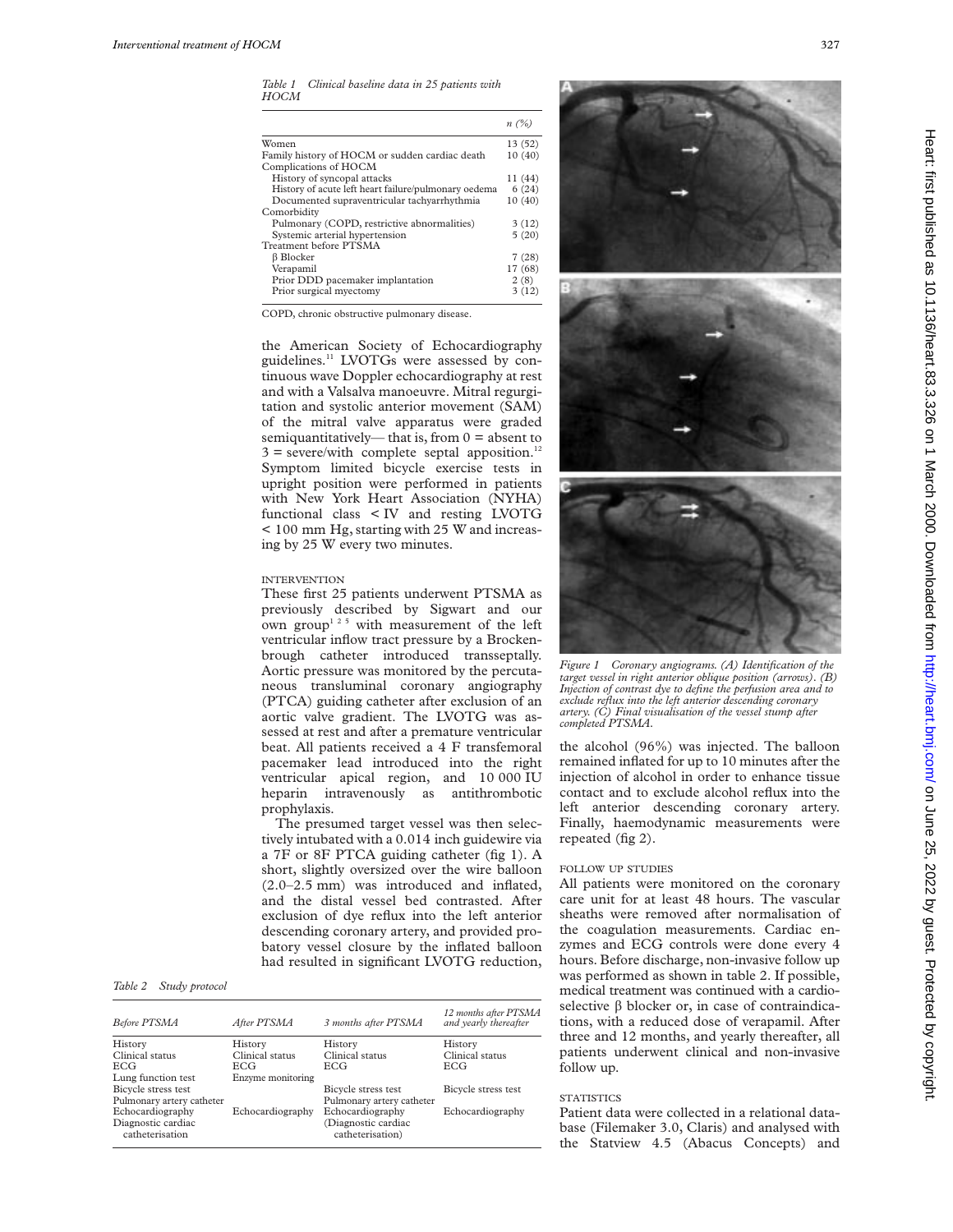

*Figure 2 Haemodynamic treatment result of PTSMA. Pressure curves of left ventricular inflow tract (LV) and aorta (AO) before (left) and after (right) intervention with complete elimination of the LVOTG and reduction of left ventricular end diastolic pressure (lower arrows).*

Winstat 3.1 (Kalmia) statistical software packages. Results of continuous variables are displayed as mean (SD). Student's *t* test for paired samples were used for group comparisons (baseline and follow up measurements). Frequency distributions were assessed with the  $\chi^2$  test. Analysis of variance was performed when comparing more than two groups. Differences were considered significant if the two tailed p value was < 0.05.

#### **Results**

TECHNICAL ASPECTS, COMPLICATIONS, AND

ACUTE HAEMODYNAMIC RESULTS OF PTSMA Since detailed information on the in-hospital course in these patients has already been published,<sup>5</sup> only the main aspects are summarised here. Mean procedural time was 102 (33) minutes (range 46–173 minutes) and fluoroscopy time was 18 (13) minutes (range 6–45 minutes). The amount of alcohol injected was 4.1 (2.6) ml (range 1.5–11 ml) with 1.4 (0.6) target vessels occluded (range 1–3, two vessels in seven patients, three vessels in one patient). Chest pain induced by alcohol injection could be managed by central analgesics.

Complete heart block developed in 13 patients (52%); five of these (20%) required permanent DDD pacemaker implantation because of sustained or intermittent conduction problems. The creatine kinase peak was 780 (427) U/l (range 305–1810 U/l) after 11 (6) hours (range 4–24 hours) with an MB fraction of 103 (63) U/l (range 45–281 U/l). One 86

year old patient, with coexistent severe pulmonary obstructive disease, died following exacerbation and intensive treatment with  $\beta$  agonists and theophylline<sup>58</sup> because of intractable ventricular fibrillation on the ninth day after a successful intervention. This was the first death in our series.

SHORT TERM FOLLOW UP AFTER THREE MONTHS After three months, 21 of the returning 24 patients (88%) reported significant improvement of symptoms and exercise tolerance, with a mean NYHA class reduction from 2.8 (0.6) to  $1.4$   $(1.1)$   $(p < 0.001)$  and reduction of LVOTG to 20 (17) mm Hg at rest and 56 (48) mm Hg with provocation (table 3). SAM and obstruction associated mitral regurgitation decreased in a parallel way. Maximum tolerated workload improved from 67 (74) W to 111 (50) W ( $p < 0.01$ ).

In three patients, however, a re-PTSMA had to be performed at that time<sup>5</sup> because of LVOTG recurrence or persistence in association with disabling class III symptoms. This second intervention, in two patients already guided by intraprocedural contrast echocardiography,<sup>7</sup> led to symptomatic and haemodynamic improvement in all cases. The short term follow up period after all these interventions was free from cardiac events.

Figure 3 shows the morphological results of treatment with PTSMA.

#### LONG TERM FOLLOW UP

All patients underwent non-invasive follow up after 12 months and at least one additional re-evaluation thereafter. After 12 months clinical success was sustained with a mean NYHA class of 1.4 (1.1) and a maximum workload of 113 (39) W with upright bicycle exercise  $(p < 0.001$  *v* baseline). With the exception of one patient who developed sustained atrial fibrillation and was successfully cardioverted, the first year after PTSMA again was free from cardiac events. All patients reported satisfactory symptomatic improvement without any need for treatment intensification. Two patients were not taking any cardiac medication, 18 were treated with low dose  $\beta$  blockers (metoprolol 50–100 mg/day or comparable), and four were treated with verapamil (240– 360 mg/day).

The LVOTG showed further regression as compared to short term follow up, with a mean of 9 (13) mm Hg at rest and 29 (43) mm Hg with provocation (fig 4). All patients had a

*Table 3 Clinical end echocardiographic evolution after PTSMA*

|                                                | Baseline study | 3 months after<br><i>PTSMA</i> | 12 months after<br><b>PTSMA</b> | Last control    |
|------------------------------------------------|----------------|--------------------------------|---------------------------------|-----------------|
| NYHA functional class                          | 2.8(0.6)       | $1.4(1.1)***$                  | $1.4(1.1)***$                   | $1.2(1.0)$ ***  |
| Maximum workload (W)                           | 67 (74)        | $111(50)$ **                   | $113(39)$ ***                   | $105 (40)$ **   |
| Left atrial diameter (mm)                      | 48.0(8.1)      | $45.7(8.1)$ *                  | 44.6 $(6.2)$ <sup>**</sup>      | $46.3(8.5)$ *   |
| Left ventricular end diastolic diameter (mm)   | 46.6(5.3)      | 48.8(6.1)                      | 50.0 $(6.9)$ *                  | 48.8(6.1)       |
| Septal thickness (mm)                          | 21.9(3.5)      | $17.0(6.5)$ ***                | $12.7(3.5)$ ***                 | $11.7(2.7)$ *** |
| Left ventricular posterior wall thickness (mm) | 14.3(2.6)      | 12.3(5.5)                      | $11.3 (2.0)$ **                 | $11.7 (2.2)$ ** |
| SAM (grade $1-3$ )                             | 2.4(0.8)       | $0.7(0.9)$ ***                 | $0.2(0.4)$ ***                  | $0.3(0.4)$ ***  |
| Mitral regurgitation (grade $1-3$ )            | 0.9(0.5)       | $0.5(0.5)^*$                   | $0.4(0.5)$ *                    | $0.5(0.5)^*$    |
| LVOTG at rest $(nm Hg)$                        | 60 (38)        | $20(17)$ ****                  | $9(13)***$                      | 3 $(6)$ ****    |
| LVOTG with provocation $(mm Hg)$               | 147 (56)       | 56 (48)****                    | 30 $(43)$ ****                  | $12(19)$ ****   |

Data presented as mean (SD);  $*_p$  < 0.05;  $**_p$  < 0.01;  $***_p$  < 0.001;  $***_p$  < 0.0001 versus baseline values.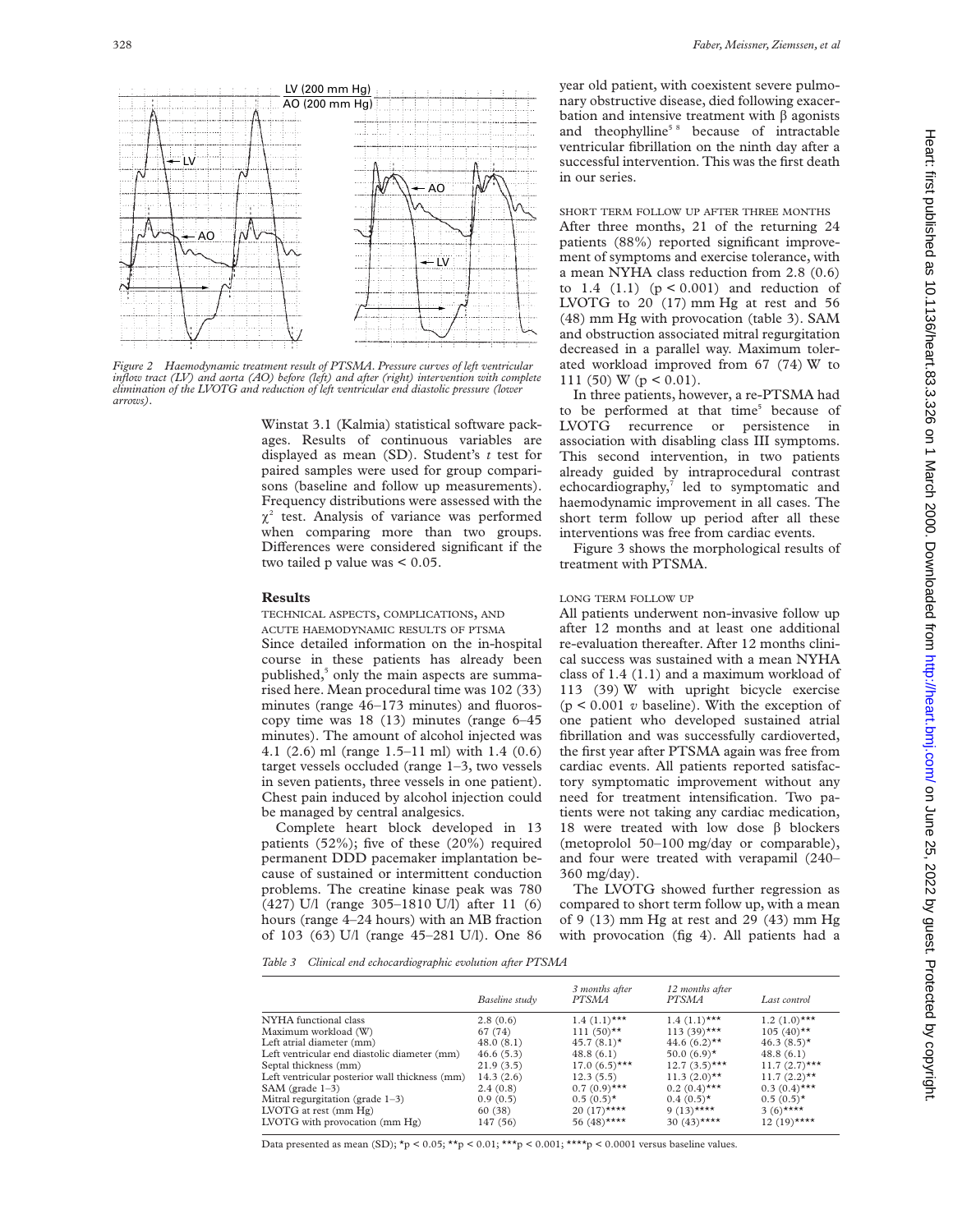

*Figure 3 Morphological results of PTSMA. Parasternal long axis view (A) and apical four chamber view (B) before (left) and after (right) PTSMA, showing the myectomy like subaortic scar leading to widening of the LVOT. Posterior wall of the left ventricle (LV) also shows regression of hypertrophy (lower arrows in A). Ao, aorta; RV, right ventricle; LA, left atrium.*

> 50% LVOTG reduction, and 17 patients (71%) had complete LVOTG elimination. An ongoing regression of basal septal thickness as measured by M mode echocardiography (table 3) could be observed. The reduction of left ventricular free wall thickness now reached the significance level (table 3, figure 3). While there was also ongoing reduction of the left atrial diameter, left ventricular end diastolic diameter slightly increased without leaving the lower normal range.

Mean follow up duration in this patient group is now 30 (4) months (range 22–36 months). Clinical and haemodynamic results were maintained or even further improved over this period (table 3) without significant left ventricular dilatation or deterioration of global left ventricular function compared to baseline values. There were two more episodes of sustained atrial fibrillation in two female



*Figure 4 Evolution of the LVOTG after PTSMA. \*p < 0.05; \*\*p < 0.01; \*\*\*p < 0.0001 versus prior measurement.*

patients (59 and 70 years old) with coexistent systemic arterial hypertension and metabolic syndrome (body mass index 29.0 and 30.0 kg/ m2 , respectively); both successfully cardioverted. In another patient, also with metabolic syndrome (body mass index  $30.0 \text{ kg/m}^2$ ), paroxysmal atrial fibrillation was noticed as before PTSMA. Two other patients remained in chronic atrial fibrillation. Left atrial diameter did not decrease, or gradually increased, in these five patients with atrial tachyarrhythmias. In the other 19 patients a stable sinus rhythm was present.

The five patients with a procedure related DDD pacemaker implantation did not differ from those with undisturbed atrioventricular conduction in terms of haemodynamic efficacy of the procedure (LVOTG elimination in all); however, a slightly higher NYHA class (1.3  $(1.0)$   $v$  1.0  $(1.0)$ , presumably partly attributable to their advanced age  $(61 (13) v 53 (15)$ years; no statistical tests performed because of the small number) was reported. In two of them the pacemaker could be switched to a VVI backup stimulation mode because of stable recovery of the atrioventricular conduction at three and 12 months' follow up.

#### **Discussion**

Symptoms and disease manifestations in patients with HOCM include dyspnoea, angina, palpitations, syncope, heart failure, and sudden cardiac death, with obstruction to left ventricular outflow, diastolic dysfunction, and rhythm disturbances being the underlying causes.<sup>9 10</sup> Symptomatic patients not only suffer from impaired quality of life but also seem to have an adverse prognosis.13 Medical treatment and surgical myotomy–myectomy have been the therapeutic options for decades since the late  $1950s$ ,<sup>9 10 14–16</sup> the latter reserved for severely symptomatic patients (NYHA class III or IV), and both predominantly aiming at LVOTG reduction.

Atrioventricular sequential pacing and catheter treatment by interventional septal ablation have recently emerged as new non-medical treatment options. $1-8$ <sup>17-19</sup> In the limited number of reports published to date, DDD pacing reduced the LVOTG by 50%. Further impairment of diastolic left ventricular filling caused by excessive shortening of the atrioventricular interval,<sup>19</sup> and the impossibility to predict the LVOTG response to chronic artificial preexcitation by acute testing, are the main problems with this form of treatment. Furthermore, after cessation of pacing, symptoms and LVOTGs frequently recur, making unlimited pacing necessary. A remodelling process that leads to anatomic widening of the LVOT could not consistently be shown.<sup>20</sup>

The localised "therapeutic infarction"<sup>21</sup> induced by PTSMA as a result of ethanol injection into a septal perforator artery leads to thinning of the involved septal area, expands the left ventricular outflow tract, and eliminates or reduces systolic anterior movement of the mitral valve and outflow obstruction.<sup>1-8</sup> After a local remodelling process, the morphologic as well as the haemodynamic result resembles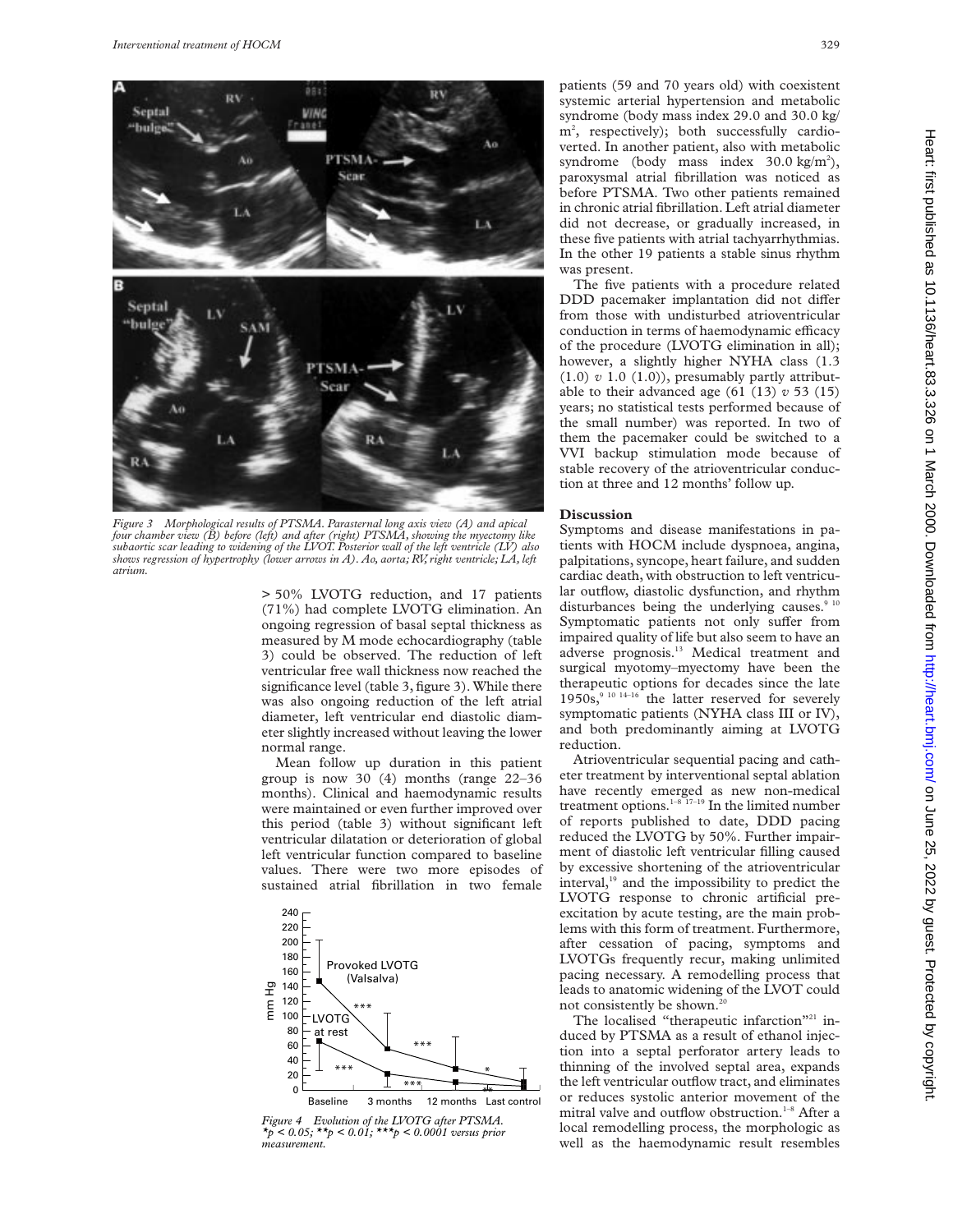that of a surgical myectomy<sup>58</sup> with a channel like scar in place of the septal bulge. A significant LVOTG reduction is associated with a rise in exercise capacity by one or two NYHA classes, improvement of left ventricular diastolic function, reduction of SAM associated mitral regurgitation, and reduction of left atrial diameter. $1-3$ 

The first preliminary studies leading to this catheter based imitation of surgical myectomy date from the  $1980s^{122}$  In 1994, probatory balloon occlusion of septal branches of the left coronary artery,<sup>23</sup> leading to a transient, ischaemia induced LVOTG reduction, was reported. In 1995, Sigwart<sup>1</sup> published the first report on definitive alcohol induced septal reduction in three severely symptomatic patients. The first series, covering up to 91 patients observed over periods of less than 12 months, $8^{24}$  showed promising results concerning symptoms, LVOTG reduction, complication rates, and mid term clinical course.

The present study adds a longer term perspective to these reports. The main findings are, firstly, that reduction of septal thickness, and consecutively outflow gradient, continues over a 12 month period, presumably because of ongoing fibrosis and shrinking of the PTSMA induced scar. The highest net gain in outflow tract diameter caused by septal reduction occurred between three and 12 months' follow up. Our previous experience concerning ongoing LVOTG reduction until mid term follow up is thus confirmed,<sup>5824</sup> as well as our strategy of waiting for at least three months before considering a re-PTSMA or other non-medical treatment options.

Our second finding was that progressive left ventricular dilatation was not observed, thus the remodelling process seems to remain limited to the region of intervention. This finding is important in view of those patients with spontaneous LVOTG elimination and left ventricular dilatation, which carry a particularly bad prognosis.<sup>25</sup> Surprisingly, not only did septal hypertrophy decrease as a consequence of the therapeutic infarction, but also left ventricular posterior wall thickness.<sup>8</sup> This may be caused by relief of the pressure overload following LVOTG reduction, which in turn indicates that the hypertrophic process in HOCM may not be completely independent of left ventricular afterload.

Taking into account the fact that the complete learning phase is present in this series, PTSMA seems to be a quite safe procedure. Complications, however, have to be considered as previously reported—that is, thoracic discomfort, atrioventricular conduction disturbances, ventricular tachyarrhythmias, and death.5 8 To date, the in-hospital mortality rate of PTSMA has come down to 1.5%  $(3/201).^{24}$ 

During long term follow up, despite LVOTG elimination, symptomatic improvement, and lack of major adverse events, atrial tachyarrhythmia seems to be a persistent problem especially in patients with coexistent systemic arterial hypertension. Lifestyle counselling and medical treatment aimed at cardiovascular risk

## **Acronyms and abbreviations**

HOCM: Hypertrophic obstructive cardiomyopathy

LVOT: Left ventricular outflow tract

LVOTG: Left ventricular outflow tract gradient

NYHA: New York Heart Association

PTSMA: Percutaneous transluminal septal myocardial ablation

SAM: Systolic anterior movement of the mitral valve

factor management thus seems to be appropriate in this patient group. On the other hand, a successful PTSMA at best changes HOCM into its non-obstructive variant. It is thus not surprising that diastolic dysfunction, increased atrial load, and a tendency to atrial arrhythmias persist to a certain extent and continue to pose therapeutic problems. $910$ 

Finally it should be mentioned that in these first 25 patients haemodynamic testing by probatory balloon occlusion with its low predictive value was the only available method for target vessel selection. In 11 patients more than one target vessel had to be occluded for satisfactory LVOTG reduction, either in one session or by re-PTSMA, and myocardial loss as assessed by the enzyme peaks was higher than actually observed<sup>5 7 8 24</sup> with intraprocedural echocardiographic monitoring.

It may therefore be speculated that the beneficial effects of left ventricular unloading in some of these patients were partially offset by worsening of left ventricular diastolic properties following rather extensive septal scarification. With combined probatory balloon occlusion and echocardiographic monitoring, a more precise targeting of the myocardial necrosis is possible, resulting in smaller scars created by occlusion of the one "culprit vessel"6–8 responsible for LVOTG formation.

## LIMITATIONS

Several limitations have to be considered in this report. M mode measurements of left atrial and left ventricular dimensions may not sample exactly maximum or minimum wall thickness, may be subject to angle errors, and were not performed blinded with respect to treatment status. Doppler measurements of the LVOT gradient are not very accurate in the lower range. Short, self limiting episodes of atrial or ventricular tachyarrhythmias may have been missed because only sustained or documented arrhythmia, or both, were included for analysis in this report. Finally, the patients were not randomly assigned to interventional treatment but by individual indication. A comparison with established forms of non-medical treatment of HOCM is thus not possible.

# **CONCLUSIONS**

PTSMA is a promising interventional treatment modality for patients with HOCM who do not show satisfactory response to medical